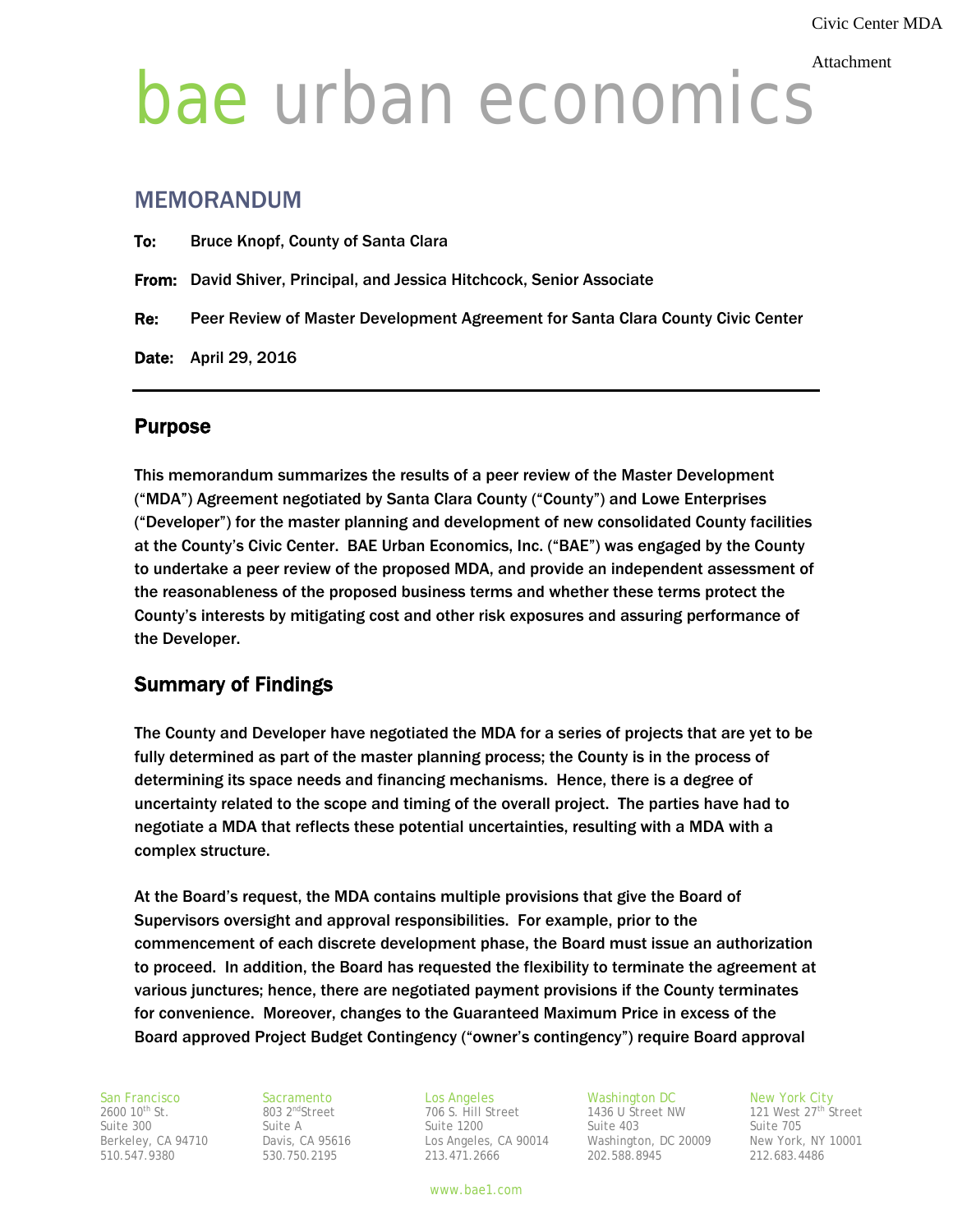in the manner prescribed by the County's financial and budgeting policies (Board Policy 4.14.2(B)(2)(a).

Based upon the foregoing analysis, BAE believes that overall, the April 21, 2016 execution version MDA is fair and reasonable and contains a number of negotiated provisions to protect the County's interests while at the same time providing flexibility to the County to respond to changing needs, priorities, or circumstances.

# **Background**

In 2013, the County selected the Developer through a competitive process to master plan and facilitate the construction of a new civic campus. The County currently occupies a 55 acre site centrally located between north and central San Jose in the Silicon Valley. The County evaluated the long-term costs associated with maintaining its buildings and determined that a new campus would permit the County to better integrate its services to meet the needs of the  $21st$  century. Moreover, the existing buildings are arranged in a suburban style campus, and consolidating facilities would not only make for more efficient county facilities but also free-up valuable land for private development. Given the strong real estate market, proceeds generated from these excess parcels can be used to generate longterm income for the County.

In 2014, the County and Lowe entered into preliminary discussions and executed a Predevelopment Facilities Agreement ("PFA"), which laid out a series of Guiding Principles and authorized the County to exclusively negotiate a MDA with the Developer. The Guiding Principles and the Executive Summary of the MDA highlight the following goals:

- Capacity: formulate a modernization and consolidation plan for County facilities while working with an experienced developer;
- Finance: prepare a financially responsible plan that caps the County's cost exposure and create an ongoing revenue stream from surplus assets;
- **Flexibility:** create a flexible framework with discrete phases for long-term implementation, and allow the County to exit the deal if financing is not available or if the Board of Supervisors decides not to pursue additional work;
- Competitive private sector participation: provide other competitive opportunities for other private sector entities to have a role in construction; and
- Jobs: Promote economic growth and high value jobs.

# Methodology

# *Determining Consistency with Best Practices*

BAE interviewed public entities with experience working in private public partnerships (P3s), specifically agencies with a strong track record utilizing different P3 arrangements, including design-build contracts and design-build-finance-operate-maintain (DBFOM) models. While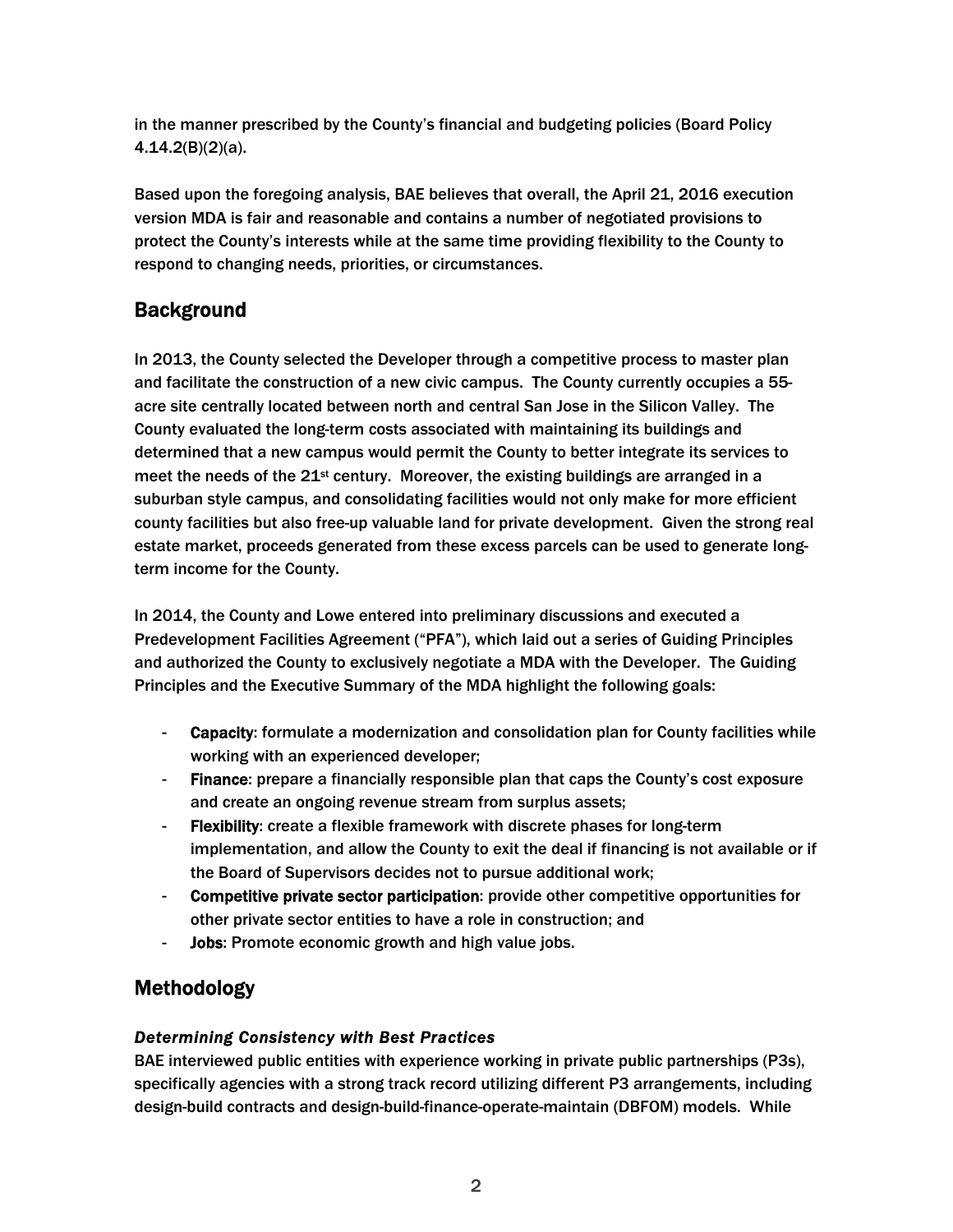some public entities, like a city, will negotiate a transaction for a single project like a city hall or police station, BAE broadened its search to identify agencies with strong P3 backgrounds. Interviews were conducted with the Virginia Office of Public-Private Partnerships and the University of California, Office of the President, Department of Real Estate Services and Strategies, both of which have entered into multiple agreements with private developers to construct and/or operate public buildings and infrastructure. BAE also reviewed the master development agreement for a similar project undertaken by the County of San Diego and drew upon its own experience in the recently approved civic center complex partnership in the City of Long Beach.

#### *Review and Comments on Initial February 5th Draft MDA*

BAE reviewed the draft Master Development Agreement dated February 5, 2016, and held a series of discussions with County staff to better understand the intent of the negotiated business terms. These terms were compared to the County's Guiding Principles and best practices on P3 arrangements. After its review of the February 5th draft MDA, BAE prepared a comprehensive set of comments and suggested areas where language in the draft MDA could be changed to clarify the intent of the parties and to strengthen protections for the County.

## *Review of April 21 Execution Version MDA*

As this analysis was underway, the County negotiated a number of changes to the developer fee (Article VIII), change process (Article IX), savings (Section 15.22), and termination clauses (Article XII), which were incorporated into the final April 21 execution version MDA. In addition, the County incorporated into its final MDA a number of the changes suggested by our review of the February 5th Draft MDA. BAE reviewed these changes and updated its analysis accordingly.

It should be noted that BAE's review of the negotiated business terms does not constitute an opinion of legal sufficiency; our review was performed as a business review only based upon our experience as a real estate consultancy with a practice area in public-private partnerships. BAE understands that County counsel will perform a legal review independent of this analysis. This memorandum summarizes our review of the deal structure and negotiated terms as presented in the April 21, 2016 execution version MDA.

# Summary of Deal Structure

## *Developer Role and Responsibilities*

Under the MDA, the Developer serves as a master developer responsible for preparing the Master Plan, facilitating development, and managing construction. The County sought outside master planning and development expertise since it does not have the capacity nor expertise to facilitate the creation of a Master Plan, design documents, or manage phasing and construction of a large-scale Civic Center. The County will pay the Developer a fee for its expertise and services.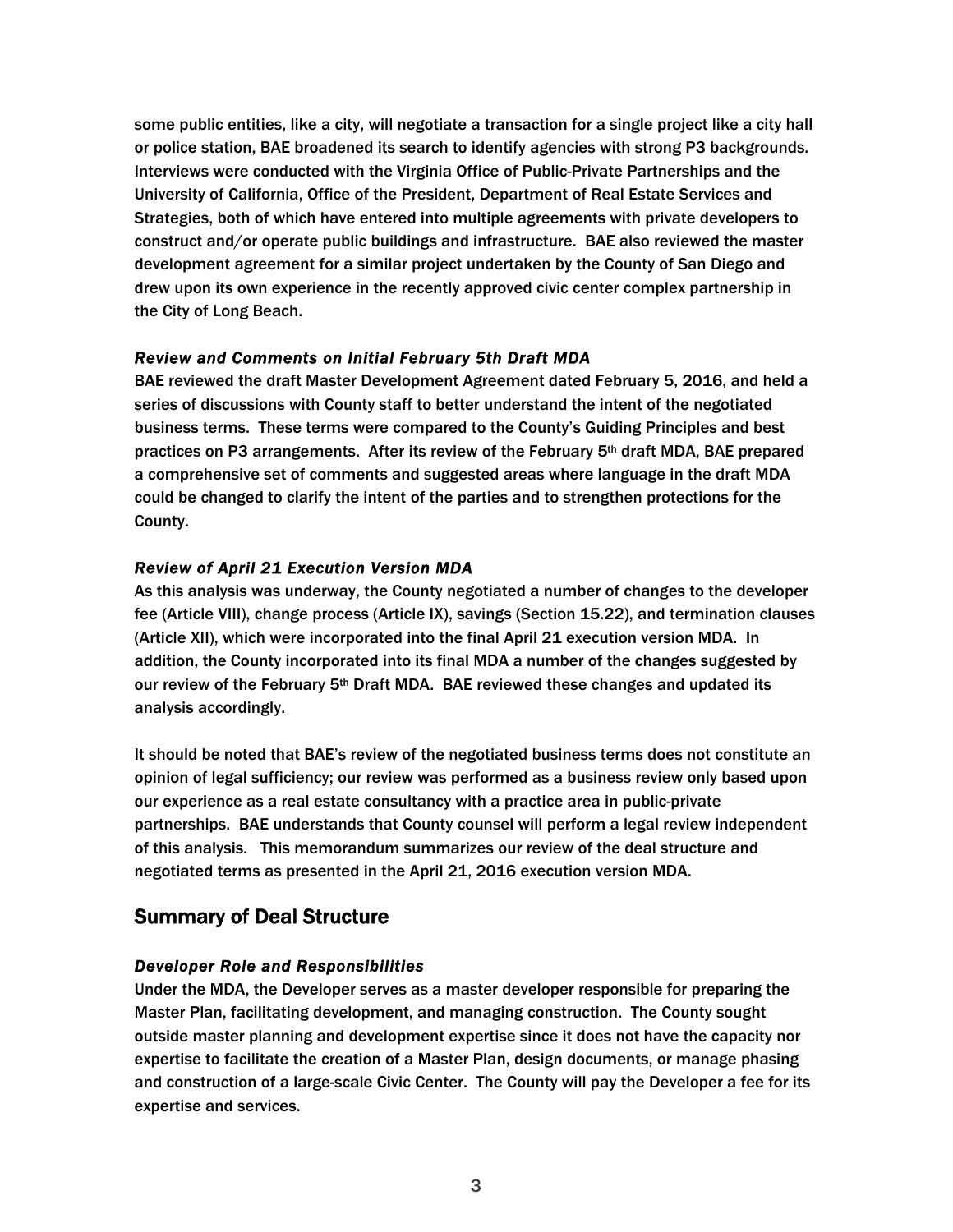In the first stage, the Developer is responsible for developing a master plan in collaboration with the County. Development is expected to be phased because it is unlikely that the County will be able to finance the entire Civic Center at once. For each site, the Developer will facilitate the development process, commissioning design, and managing construction. The County would be responsible for arranging financing for its buildings. During construction, the Developer is responsible for completing the approved project within the approved Guaranteed Maximum Price ("GMP"). The developer essentially is a construction manager "at risk" since the developer would be responsible for any costs in excess of the County-approved GMP (see Section 9.05, "Limitation on Changes"). Upon completion, the Developer will hand over each building for the County to operate and maintain.

## *County Role and Responsibilities*

The County will be actively involved in the master planning process (Phase A) and will take the lead on the CEQA environmental review (Phase B). During design (Phases C and D), while the Developer will take the Lead in managing Third Party consultants, the County will provide input, review, and approval of work products. The County will develop a Financing Plan and pay for all costs during predevelopment and construction in amounts approved by the Board of Supervisors. During construction (Phase E), the Developer is responsible for construction management, although the County will have discretionary approval rights regarding scope changes and change orders (see the section on *Cost Controls* below). Overall, the developer is responsible for completing the approved construction within the approved GMP.

|                | <b>Description</b>                                            | <b>Developer Role</b>                                                                                                                                                                                                                                         | <b>County Role</b>                                                                                                                                                                                                                                        |
|----------------|---------------------------------------------------------------|---------------------------------------------------------------------------------------------------------------------------------------------------------------------------------------------------------------------------------------------------------------|-----------------------------------------------------------------------------------------------------------------------------------------------------------------------------------------------------------------------------------------------------------|
| Phase A        | <b>Master Plan</b>                                            | Developer will prepare the Civic Center<br>Master Plan for the 55-acre site, including<br>managing consultants, completing due<br>diligence, and coordinating with the County<br>and its subconsultants.                                                      | County will coordinate between the<br>Developer and County's subconsultant,<br>ABA, who will work with departments on<br>programmatic needs. In addition, the<br>County will pay predevelopment costs,<br>review, and approve Developer work<br>products. |
| Phase B        | <b>Entitlements (CEQA/EIR and</b><br><b>Other Approvals</b>   | Developer will have a limited role in Phase B<br>and will mostly support and advise County<br>staff during the CEQA/EIR process. The<br>Developer is expected to prepare a<br>preliminary budget estimate for<br>development on the Richey site.              | County will take the lead on the CEQA/EIR<br>process, which includes managing CEQA<br>consultants and taking action on the Final<br>EIR and Master Plan. The County will also<br>pay for predevelopment costs.                                            |
| Phase C        | <b>Preliminary Design &amp;</b><br>Engineering                | Developer will coordinate preliminary design<br>and engineering, manage third-party<br>consultants, and prepare an estimated<br>budget for the Cost of Work.                                                                                                  | County will determine the final scope of the<br>initial phase, review and approve Developer<br>work products, prepare a preliminary<br>financing plan, and pay all predevelopment<br>and third-party costs.                                               |
| Phase D        | <b>Financing and Completion of</b><br><b>Design Documents</b> | Developer will coordinate the final design<br>documents with third-party consultants,<br>competitively solicit bids from general<br>contractors, and prepare an updated budget<br>which will provide the basis for the<br>Guaranteed Maximum Price in Phase E | County will review and approval final<br>construction drawings and the final budget,<br>including the Guaranteed Maximum Price<br>for Phase E, pay all predevelopment and<br>third-party costs, and implement the<br>County's Financing Plan.             |
| <b>Phase E</b> | <b>Construction</b>                                           | Developer will manage all aspects of<br>construction, coordinate with contractors,<br>and relocate County departments.                                                                                                                                        | County will finance construction and pay all<br>third-party costs, approve change orders,<br>and provide input.                                                                                                                                           |

#### **Table 1: Developer and County Roles**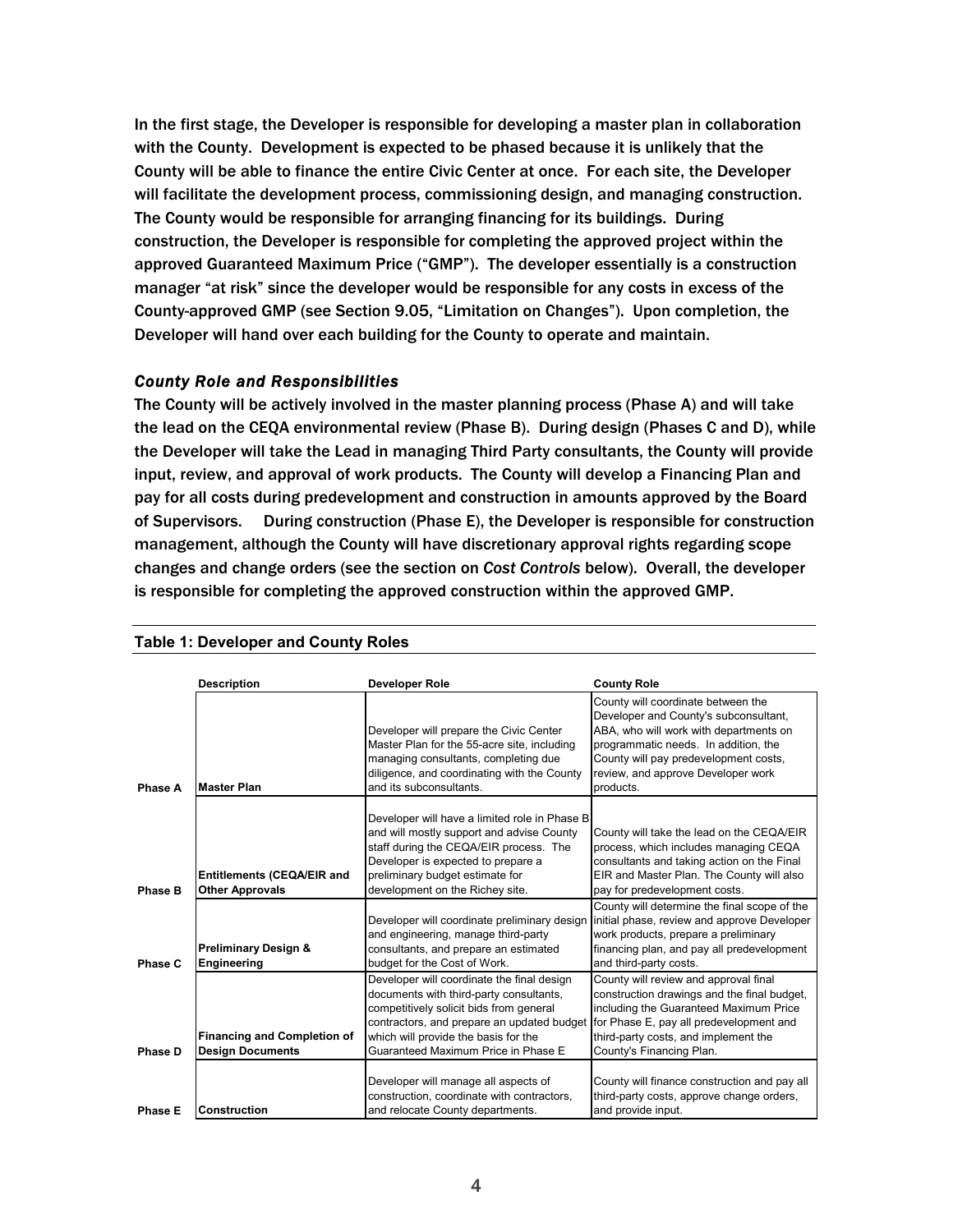## *Phasing*

 $\overline{\phantom{a}}$ 

The above table summarizes the tasks associated with each phase, and each party's responsibilities. It should be noted that the work under Phase A and Phase B is expected to be completed for the entire 55-acre site. The County then has the option of prioritizing design and construction for individual parcels. Each phase will consist of separate Phases C through E, which includes design through construction. The County (i.e. the Board) must approve the budget and scope of each Phase C, D, and E before issuing a notice to proceed for progressing onto the next phase.

# Assessment of Key Business Terms

The following sections highlight key business terms set forth in the MDA. For each theme, there is a summary description of the major terms, an assessment of risks, and finding regarding the overall reasonableness of the MDA provisions.

# Developer Fee Schedule

In exchange for its services, the Developer is eligible to earn a fee in each phase: $1$ 

- Phase A fixed fee of \$756,000
- Phase B fixed fee of \$262,500
- Phases C and D fixed fees for managing the design and development ("Development Management Fee") as shown in Table 2, not to exceed two percent of the audited Direct and Offsite Costs
- Phase E fixed fees for managing construction ("Construction Management Fee") as shown in Table 3, not to exceed three percent of the Cost of Work, excluding the developer management fee and other Excluded Costs as defined in the MDA

<sup>1</sup> The fees are based on Exhibit L of the *Master Development Agreement.*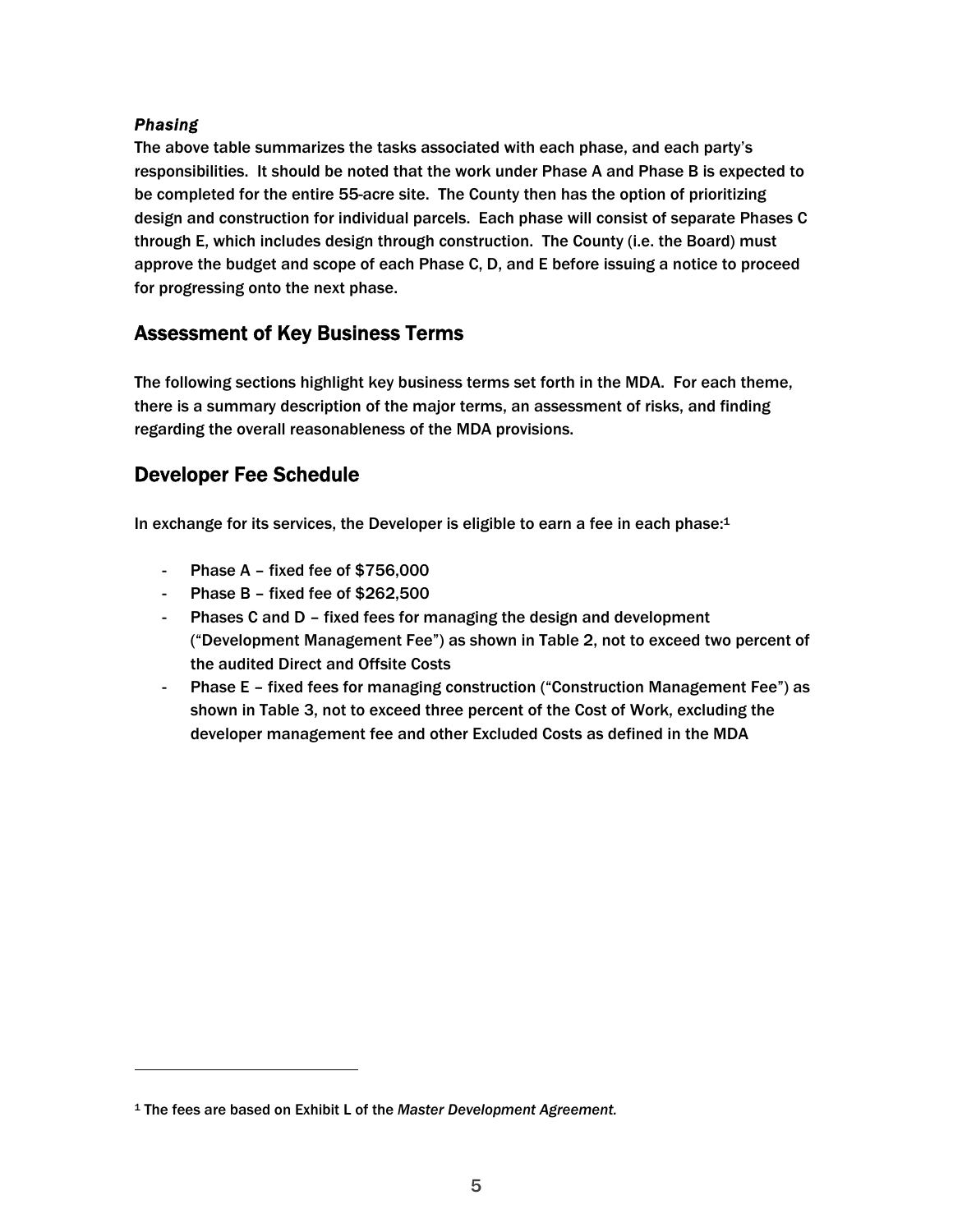|    | <b>PROJECT</b>                                                                                         | Total DMF over combined schedule of Phases C<br>$&D**$ |             |  |
|----|--------------------------------------------------------------------------------------------------------|--------------------------------------------------------|-------------|--|
| 1. | <b>Office Building Project,</b><br>including associated TI's                                           | <b>Option A</b><br>150,000 - 250,000 sf                | \$1,680,000 |  |
|    | FF&E, on-site alterations,<br>parking alterations, and off-<br>sites                                   | <b>Option B</b><br>300,000 to 400,000s.f.              | \$2,390,000 |  |
| 2. | <b>Alternate: Parking Structure</b>                                                                    | 550,000 sf accommodating<br>approximately 1,600 spaces | \$580,000   |  |
| 3. | <b>Alternate: Central Plant</b>                                                                        | 1 Lump Sum                                             | \$250,000   |  |
| 4. | <b>Alternate: Specialty Building</b><br>Space (e.g. Board Chambers,<br>amenity space -cafeteria, etc.) | 15,000 - 25,000 sf                                     | \$320,000   |  |

**Table 2: Development Management Fee for Initial and Subsequent NCF Phases\*** 

Notes:

\* The Development Management Fee shall be escalated annually on January 1st beginning 1/1/2020 for any Subsequent NCF Predevelopment Phase C or D. The adjustment shall be based on the annual rate of increase for the preceding twelve months as published in the Engineering News Record's (ENR) Building Cost Index (BCI) for San Francisco, or other equivalent index if the ENR no longer is available.

\*\* Reconciliation Provision: the Development Management Fee shall be reconciled and shall not exceed two percent of the audited final costs of Direct Costs and Offsite Costs for the relevant phase of New County Facilities.

| <b>PROJECT</b> |                                                                                                                   | <b>Construction Management Fee **</b>                  |             |  |
|----------------|-------------------------------------------------------------------------------------------------------------------|--------------------------------------------------------|-------------|--|
| 1.             | <b>Office Building Project,</b><br>including associated TI's                                                      | <b>Option A</b><br>150,000 - 250,000 sf                | \$2,900,000 |  |
|                | FF&E, on-site alterations,<br>parking alterations, and<br>off-sites                                               | <b>Option B</b><br>300,000 to 400,000s.f.              | \$4,120,000 |  |
|                | 2. Alternate: Parking<br><b>Structure</b>                                                                         | 550,000 sf accommodating<br>approximately 1,600 spaces | \$1,000,000 |  |
| 3.             | <b>Alternate: Central Plant</b>                                                                                   | 1 Lump Sum                                             | \$430,000   |  |
| 4.             | <b>Alternate: Specialty</b><br><b>Building Space (e.g. Board)</b><br>Chambers, amenity space<br>-cafeteria, etc.) | 15,000 - 25,000 sf                                     | \$550,000   |  |

#### **Table 3: Construction Management Fee for Initial and Subsequent NCF Phases\***

Notes:

\* The Construction Management Fee shall be escalated annually on January 1st beginning 1/1/2020 for any Subsequent NCF Phase E. The adjustment shall be based on the annual rate of increase for the preceding twelve months as published in the Engineering News Record's (ENR) Building Cost Index (BCI) for San Francisco, or other equivalent index if the ENR no longer is available.

\*\* Reconciliation Provision: the Construction Management Fee shall be reconciled and shall not exceed three percent of the audited final Cost of Work, excluding the Development Management Fee, for the relevant phase of New County Facilities.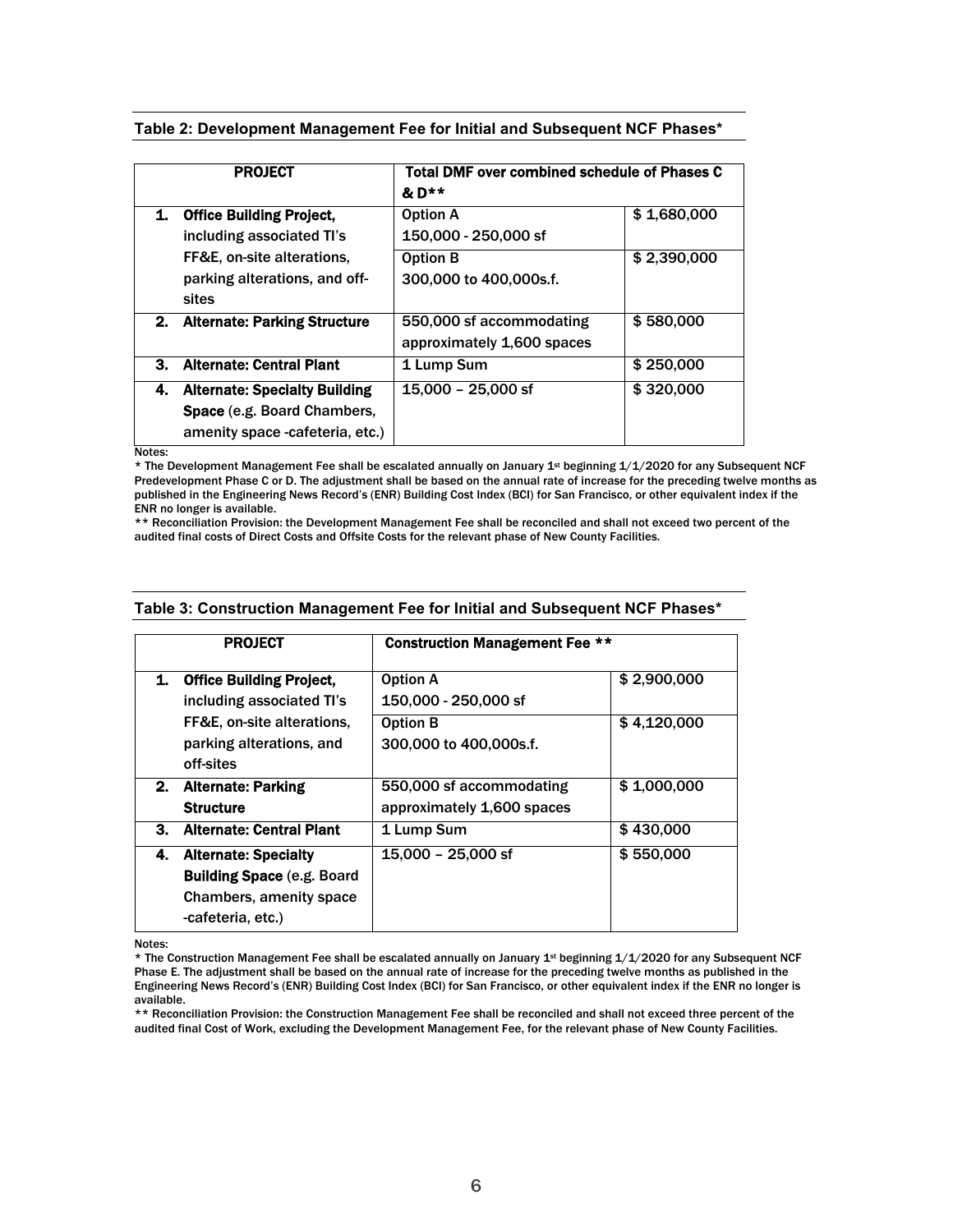During Phases A and B, the fixed fees are related to the Developer's actual staffing needed to facilitate the Master Plan in Phase A and to assist the County during the CEQA process in Phase B. Because these fees generally reflect direct staffing costs, they appear reasonable based on the services proposed. The fees for the Initial Phases A and B have already been negotiated and will be applicable if the County approves the MDA. In addition, the County has included a provision in the MDA such that if a Notice to Proceed for the Initial NCF Phase is issued for Phase C earlier than anticipated, then the County only owes the portion of the Phase B Developer Fee earned to date. This builds in an incentive for the County to complete the CEQA/EIR process in Phase B in a timely manner, and allows the County to achieve cost savings if Phase B is completed earlier than expected.

In Phases C, D, and E, the County has the option of choosing from a menu of different development options, based on available financing and types and building sizes (see Table 2 above). The fees were calculated by applying two percent and three percent, respectively, to relevant costs to estimate the Development Management Fee and Construction Management Fee. Based on BAE's experience reviewing transactions, incentive management fees typically range from two to six percent, with larger projects associated with lower fees. In this case, the Developer will be eligible to earn up to five percent on Direct and Off-site Costs, and two to three percent on Indirect Costs, which is within the range of the fees earned for this type of development.

In addition, County staff has negotiated a claw back provision for the Development Management Fee and Construction Management Fee, and the fees paid are capped at two percent and three percent, respectively. If this calculated cap is less than the fixed fee paid to the Developer, the Developer will refund the difference to the County upon construction completion. Overall, the provisions related to the Development Management Fee and Construction Management Fee appear to be fair and reasonable.

# Cost Controls

The executive summary of the MDA states that one of the goals of the agreement is to cap the County's cost exposure. Based on best practices of other agencies, it is important to craft the agreement to build in protections and clearly assign responsibilities in the event of delays or unforeseen cost increases and provide a clear process for reviewing and approving any necessary changes. The MDA has several provisions designed to control costs and give the County a high degree of control during the planning, design, and construction of its facilities.

## *Negotiated Phase A and B Costs*

For Phases A and B, the County has negotiated a maximum cost of the Developer's due diligence, master planning, and entitlement activities in the amounts of \$2,971,000 for Phase A and \$627,000 for Phase B. The MDA contains provisions that would reduce these costs to the extent Phases B and A overlap or Phases C and B overlap.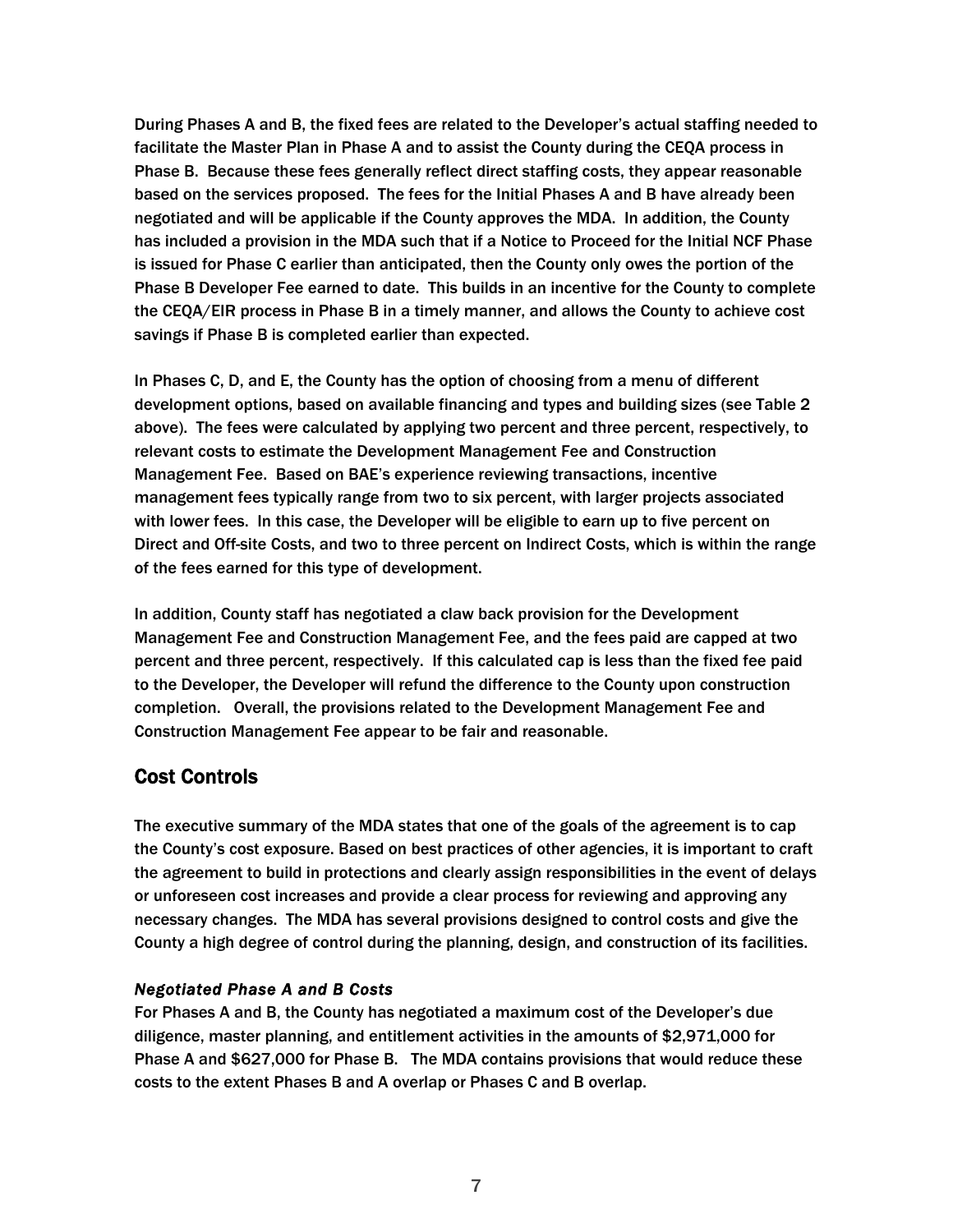## *Phases C, D, & E Costs*

Under the MDA, the costs of Phases C, D, and E generally will be determined at future date in the course of the master planning, due diligence, and entitlement work undertaken in Phases A and B. Phase C, D, and E costs will be subject to the approval of the Board of Supervisors.

## *Guaranteed Maximum Price*

The principal mechanism to control costs during Phases D and E is the Guaranteed Maximum Price ("GMP") concept and the change process set forth in the MDA in Section 4.04 and Article IX, respectively. A GMP is a key component to many agreements with public entities as a safeguard against construction cost overruns. In general, public entities have finite resources and are only able to dedicate a limited amount of funding to projects, so this mechanism encourages developers to properly conduct due diligence and accurately estimate reasonable costs.

One risk, however, that is associated with a GMP provision is that it often leads to developers and contractors overestimating costs in order to build in an extra cushion. This risk can be mitigated by the County by breaking the GMP into several pieces by both phase and major work component and by validating costs through the services of an independent cost estimator. In addition, the MDA requires that the developer obtain at least three competitive bids from contractors for construction work (see Section 5.01(B) of the MDA). BAE further understands that the County intends to undertake such an independent validation as part of its GMP approval process.

## *Cost Savings*

The MDA includes a provisional Savings clause subject to a obtaining a favorable FPPC Opinion regarding inclusion of the Distribution of Savings clause. Such a provision would provide the Developer an incentive to control costs through a shared savings provision in Section 15.22. Under this term, if the actual, audited cost of construction is less than the GMP, the Developer would receive additional compensation in the amount of 35 percent of the savings subject to a cap of 35 percent of the Developer's Construction Management Fee. It should be noted that any unexpended developer contingency is excluded from the distribution of savings.

## *Change Process*

Under Article IX in the MDA, there are three well-defined categories of change process that may result in change orders as well as a process for filing and resolving any claims. Two would have an impact on the GMP, and one would not. A Change Order is defined in Section 9.02 of the MDA as a change in the scope of the work of Developer initiated either by the County or the Developer that would be the basis for an increase or decrease in the GMP. The MDA sets forth a process for review and approval of Change Orders by the County.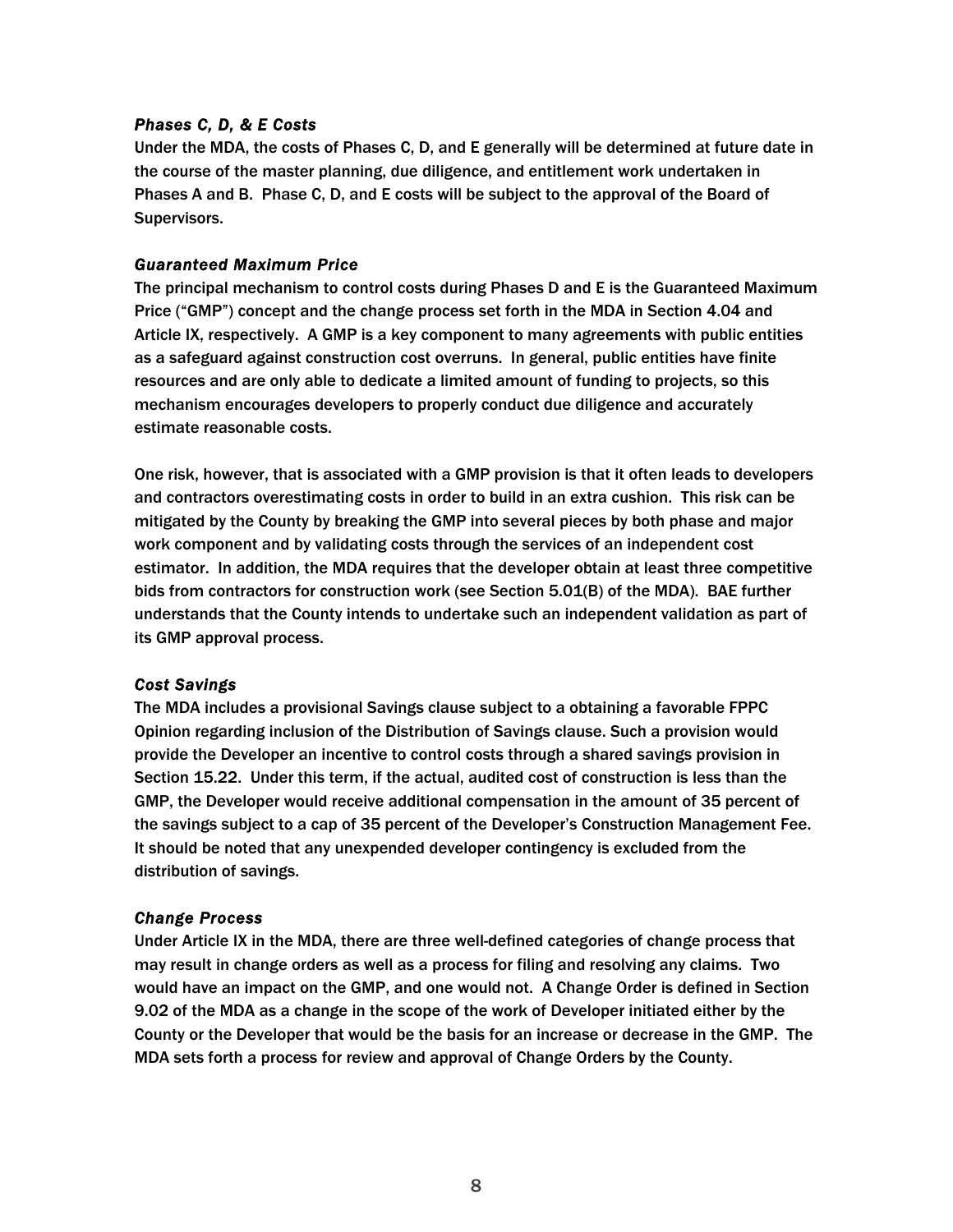A second category of change orders is A Work Change Directive set forth in Section 9.03 of the MDA that permits the County at its sole discretion to initiate a change in the scope of work to be completed in a phase. This protects the County by allowing it to modify a project as circumstances warrant, subject to mutually acceptable price and terms negotiation. The third category change order is a Minor Change in Section 9.04 of the MDA that permits the Developer to propose a minor change in the design or some other aspect of the Developer's work but does not result in a change to the GMP. This provision is also subject to County review and approval.

Section 9.05 of the MDA limits the changes to GMP to those that have been approved by the County in its sole discretion or a County Work Directive as well as for changes that occur because of an unanticipated change in regulatory requirements, certain Hazardous Materials conditions, or a Force Majeure or Excused Delay. Sections 9.08 through 9.09 set forth a claims process in the event a dispute arises related to a requested Change Order or Directed Work Change. These provisions place a set of reasonable time limits on the Developer and County for the filing, review, and disposition of a claim.

In addition, before a change to the GMP can be proposed, funding for a proposed change would first come from unexpended amounts in the contractor's contingency, developer's contingency, or any savings as indicated in Section 9.02(A)(2).

Overall, the change process provisions collectively permit flexibility to both the County and the Developer in the performance of Developer's planning, design, and construction activities but at the same time these provisions give the County a high degree of control over the process with discretionary approval rights and set time limits and a disposition process for any claims that may arise.

## *Force Majeure and Excusable Delays*

Section 7.02 the MDA provides for a change to the GMP that may arise from a Force Majeure event but only in an instance when the Force Majeure event causes a delay in the completion of the Developer's work or other milestone activity. In the event of such a Force Majeure event, the Developer would follow the process set forth in Article IX (Change Process). Since a Force Majeure delay is by nature unpredictable, the only way the County can limit its cost exposure is by narrowing what would be considered by the County for a change in GMP; Section 7.02 does this by setting forth the conditions under which the County would consider a change to GMP for a Force Majeure event.

The MDA also provides in Section 9.05 for an adjustment to the GMP for what are called Excusable Delays. In Section 1.02(HH) of the February 5, 2016 draft MDA, Excusable Delays were broadly defined to include "any act or omission" of the County, and per Section 7.02(E) in that earlier draft the Developer could seek an adjustment of the GMP for that delay. In Section 1.02(JJ) of the April 21, 2016 MDA, the Excusable Delay concept has been narrowed considerably to be as a result of a "grossly negligent or wrongful act or omission of County in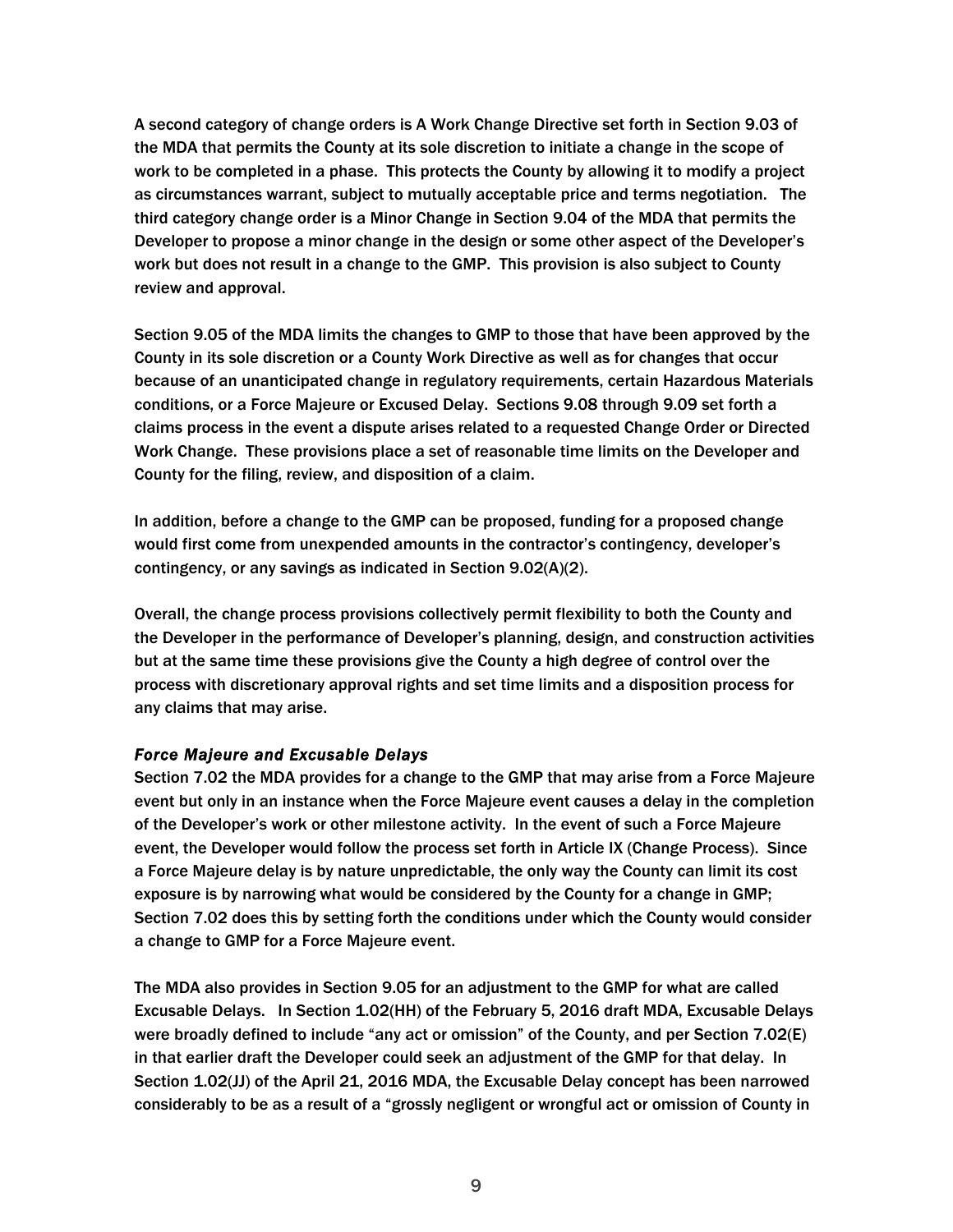its proprietary capacity under this Agreement and which may have a direct impact on the performance of Developer's obligations hereunder...." In addition, this revised MDA excludes any action of the County arising from its regulatory capacity or its enforcement of the MDA. Overall, both the Force Majeure and Excusable Delay provisions of the MDA are fair and reasonable.

## *Environmental/Hazardous Materials Risks*

To reduce risks associated with the costs of pre-existing unknown hazardous materials or third party claims of bodily injury or property damage related to hazardous materials, under Section 4.03(F)(8) of the MDA, the County will procure a pollution legal liability policy and name the Developer as a named insured and the Developer will procure at its cost contractor pollution legal liability policy to cover any releases of hazardous materials by the Developer and/or its contractors and name the County as a named insured. Because the County already has a Pollution Legal Liability (PLL) policy, it can simply add the Developer to its existing policy. While no agreement or insurance policy can ever fully mitigate the County's risk exposure, BAE understands that the County will set policy coverage, limits, deductibles and other terms in the final MDA in a manner to protect the County's interests. Overall, the MDA provides a framework for mitigating environmental and hazardous materials risk.

# Project Quality Control

The Guiding Principles indicate that the County seeks a facility that will realize operational and consolidation cost savings and to achieve these savings the Developer must deliver a project that meets its design and performance specifications. The following is BAE's findings regarding several key provisions related to project delivery and quality.

## *Specifications*

Public agencies interviewed by BAE strongly recommended providing a detailed list of specifications establishing minimum standards prior to the commencement of schematic design (i.e. beginning of Phase C). According to interviews, in a design build arrangement, the architect may be instructed to cut costs or specify cheaper systems in a turnkey project that the Owner would not otherwise specify.

The MDA mitigates against this risk by having the County and Developer agree to a Basis of Design, defined in Section 1.02(B) of the MDA. The County has already hired a qualified consultant to assist the County in internal space planning that identifies the County's service and operational requirements. Section 4.03(C) of the MDA sets forth the process in Phase A for the Developer to prepare a Basis of Design and cost estimates subject to County approval. These provisions additionally include submittal of cost estimates and value engineering proposals that satisfy the general design criteria set forth in the Basis of Design but offer options to save costs or time. Overall, these provisions provide the County with adequate controls since it has to approve the design and cost estimates. Any subsequent changes also must be approved by the County (see discussion of *Cost Controls* above).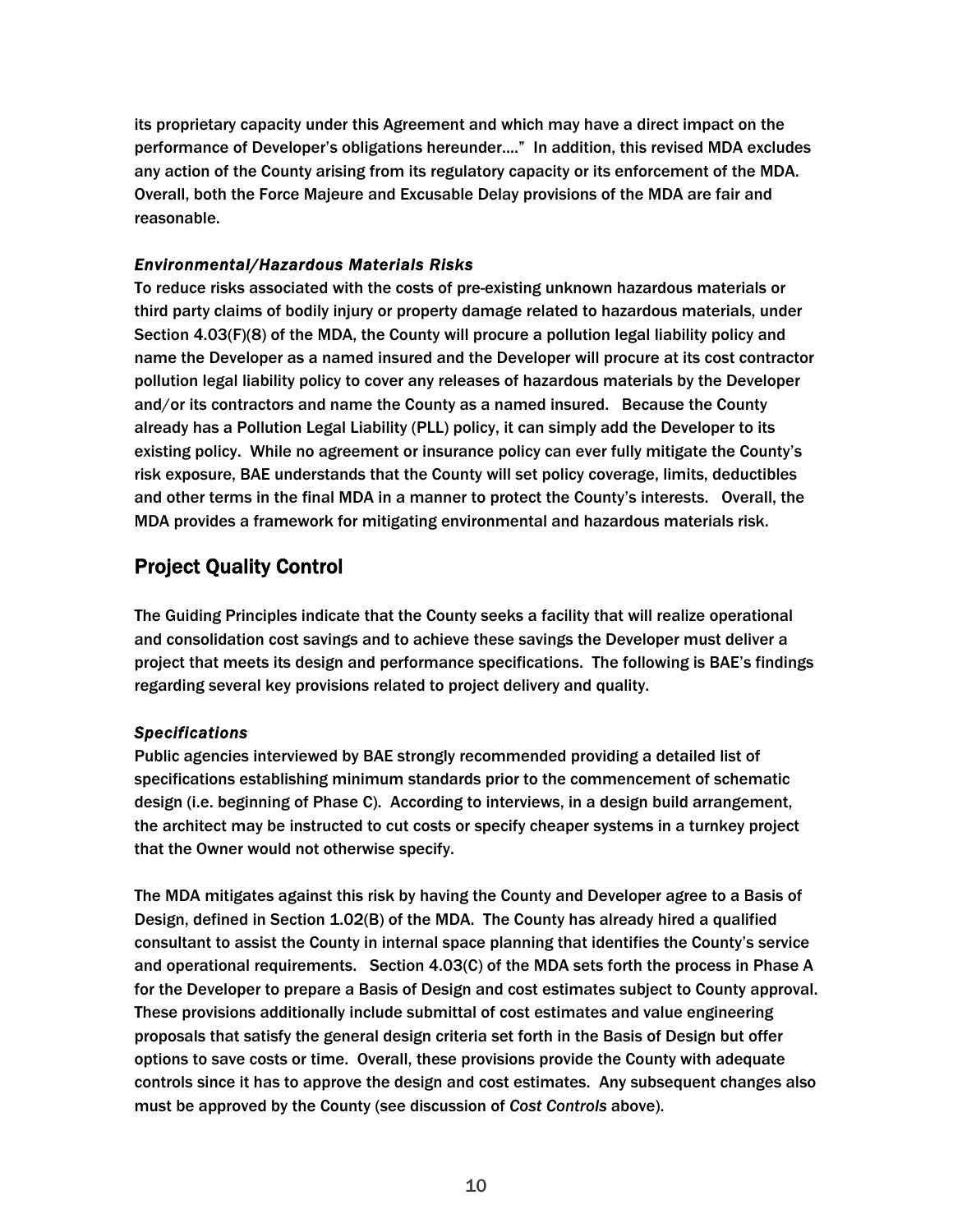## *Owner's Representative*

Although the Developer is responsible for coordinating consultants to develop design documents and manage construction, there are key moments during the process where the County is required to review and approve. BAE understands that the County will hire a thirdparty owner's representative during the design process as a third-party to protect its interests. For example, after the Developer completes the schematic designs but before the construction set begins, the County is required to review and approve the design. The same review and approval occurs before a 90 percent construction document set is issued, and prior to competitive bidding by contractors. If the plans do not represent the County's wishes, or if there are technical gaps, the County has the expertise to respond with recommended changes. This also lowers the risk that the County will have to issue Work Directives to change the design late in the process, which can cause cost overruns, work delays, and changes in the GMP.

## *Warranty*

Warranties protect the County from construction defects. BAE recommended negotiating extended warranties to encourage better construction methods. The rationale is that if a Developer or Contractor is held to a longer warranty period, there is a built-in incentive to deliver a building free of defects because the Developer or Contractor must absorb the costs of fixing errors. Moreover, strong warranty provisions that incent better construction methods can also reduce long-term operating costs.

Article 10 of the MDA stipulates that the Developer will provide a warranty for up to one year for materials, equipment or workmanship that was not designed, manufactured, or installed as required by the Project Documents. If a defect is identified and the problem is corrected, an additional one-year warranty will apply ("Warranty Fix It Period").

In addition to the baseline one-year warranty, County staff subsequently negotiated provisions in the April 21 execution version MDA that require the Developer to use reasonable good faith efforts to include a minimum one-year contractor warranty period in the Construction Contract and applicable Subcontracts, and extended warranties for the following systems:

- Two-year warranty for building systems (electrical, plumbing, heating, air conditioning, and other major systems);
- Six-year warranty for structural components (subject to limitations); and
- 20-year warranty for the roof

In addition, the MDA requires the General Contractor to assume for a period of three (3) years all responsibility for each warranty and guaranty that may be required concerning installation, operation or performance of equipment, materials, and systems as provided by a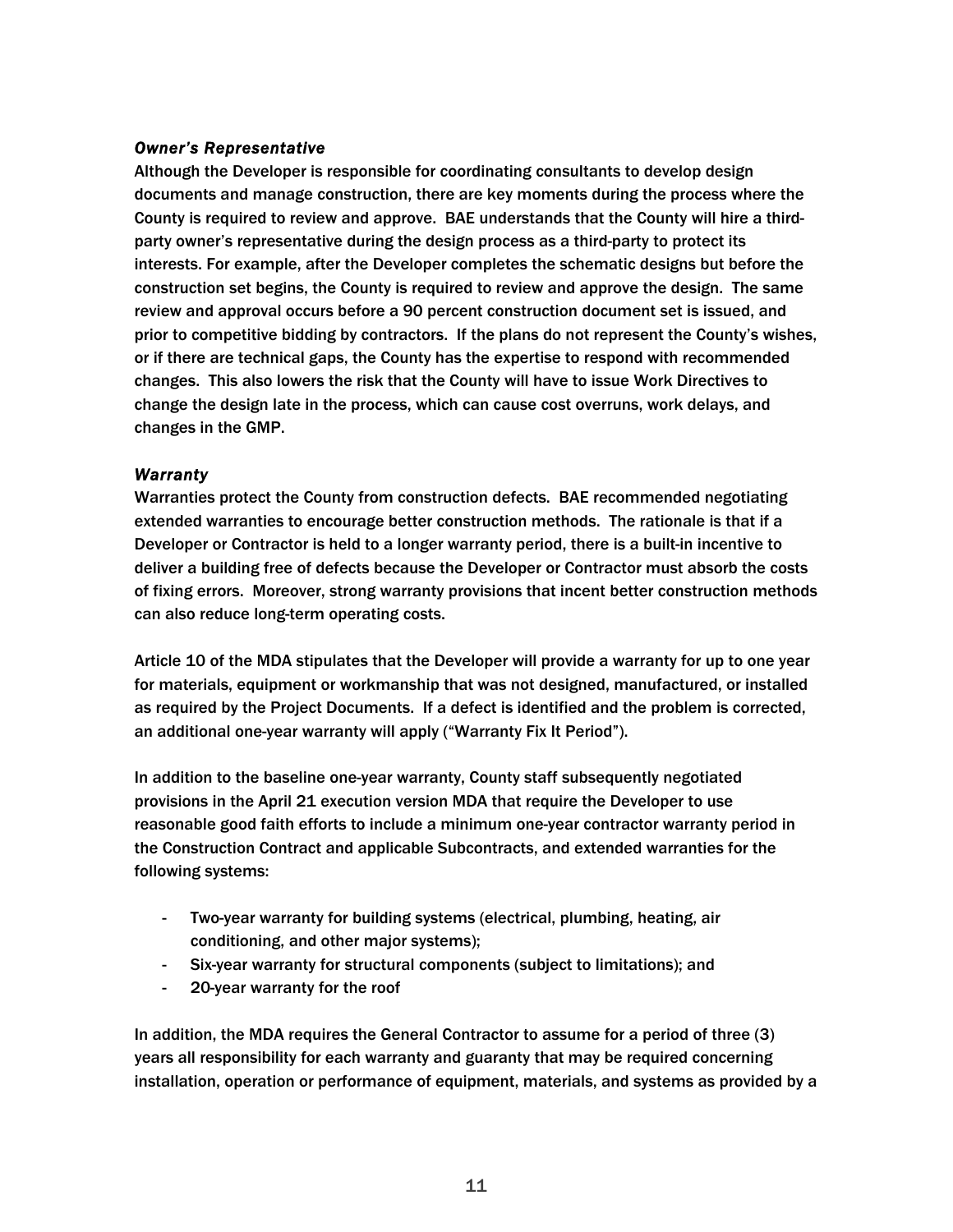distributor, manufacturer, Contractor or subcontractor for the full period of such warranty and/or guaranty (Section 10.02(E).

These extended warranties represent a significant improvement over the original baseline one-year warranty period, and offers the County an added protection by ensuring performance of key systems, which is pertinent for office structures. In fact, the County's warranty period is stronger compared to terms observed in other projects, such as the San Diego County Civic Center. Overall, the MDA contains adequate provisions for the County to ensure that the Developer delivers the project as designed and specified, and includes added protections for key systems by requiring the Developer to negotiate extended warranties from the Contractor.

Overall, the MDA contains adequate provisions for the County to ensure that the Developer delivers the project as designed and specified. After completion, project would be covered by a one-year warranty, and certain project elements may be covered by extended warranties. After expiration of such warranties, the County could file a claim against the Developer as may be permitted by law.

# Termination Payments

One of the County's Guiding Principles for the MDA is to create a flexible framework for proceeding with a new consolidated civic center. The County and Developer negotiated provisions in the MDA that give the County the right to terminate the MDA prior to completion of the project. BAE reviews these provisions in this section of the peer review.

## *Deferred and Delay Compensation Fee*

Article 12 describes penalties the County is liable for in the event the County suspends, delays, or interrupts the performance of all or a portion of the Work. Based on discussions with County staff, the Developer asked for the inclusion of this section because it has to dedicate resources to the project, and if the County decides to terminate for any reason unrelated to the Developer's performance, the Developer will be paid a termination fee associated with the risk and opportunity costs associated with pursuing the County's project compared to what it would have gained by pursuing other projects.

In addition, the Board has requested the flexibility to be able to terminate the project at various junctures. Financing has not yet been secured, and the County does not know how much it can bond against, and whether there are sufficient assets to pledge for collateral. In addition, the decision to initiate design on the Richey site and subsequent phases is subject to approval by the Board. Their decision will hinge on factors such as funding availability and economic cycles, which are unpredictable. The Deferred and Delay Compensation Fee provide an option in the event the Board decides that the County should not proceed with subsequent phases. For these reasons, it is important to assess the reasonableness of the termination payments.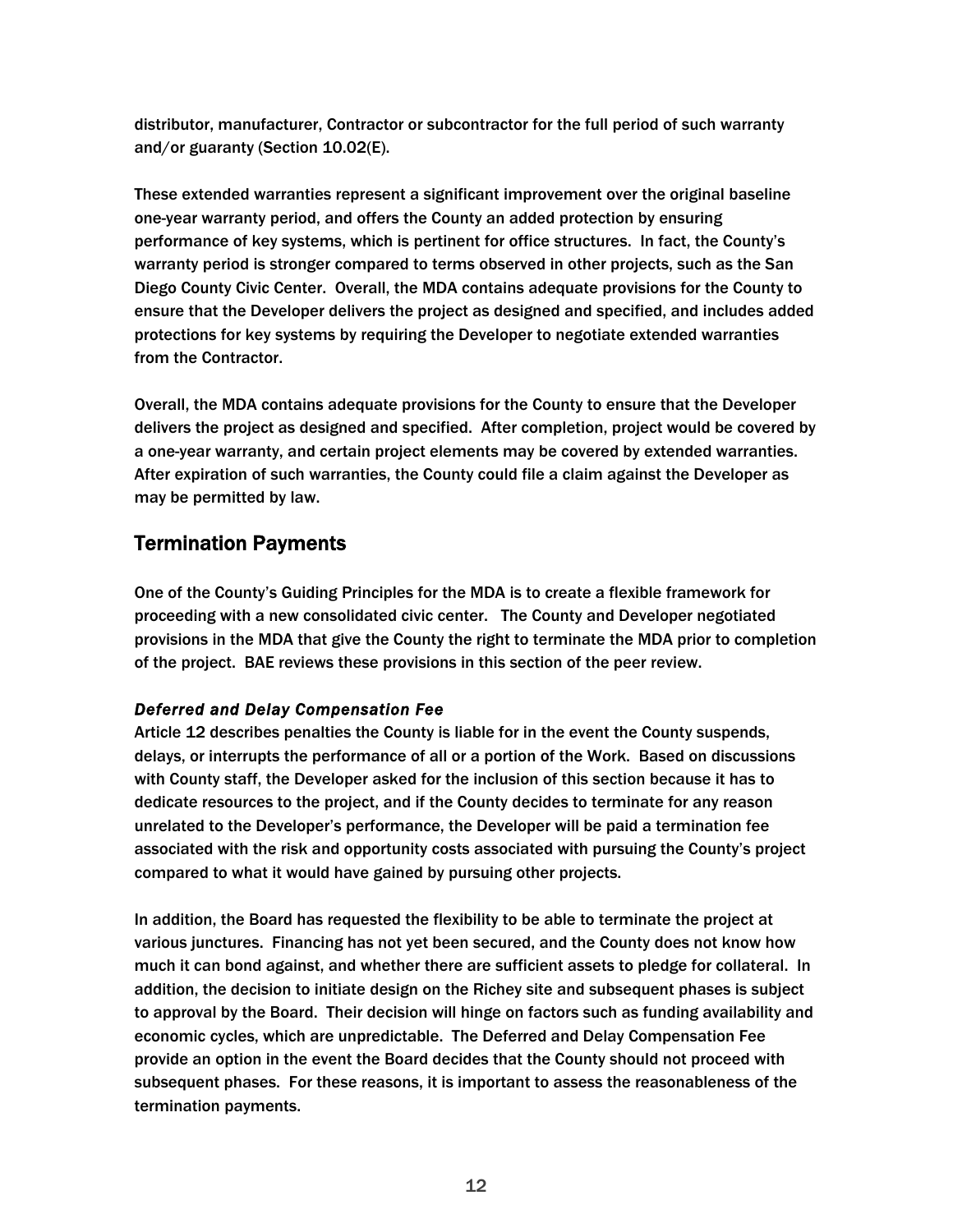There are two instances in which termination penalties can apply: terminating without cause and for temporarily delaying the project without issuing a Notice to Proceed for Phase E. In the first case, the Deferred Compensation Fee is equivalent to four times the monthly development fee applicable at the time of termination. The table below shows an estimated schedule assuming a smaller office building, with penalties ranging from \$150,000 in Phase B to \$580,000 in Phase E. The MDA also limits the exposure at \$1 million, capping the penalty if the County pursues a larger scale development. These provisions for payments appear consistent with the project uncertainties, with higher costs applied during construction compared to predevelopment. This arrangement also reflects an improvement over the original negotiated terms because it prohibits the Developer from collecting across phases if a Notice to Proceed has been issued for concurrent phases.

| <b>Initial Phases</b> | Developer Fee   | <b>Phase</b><br>Period<br>(Months) (a) | Monthly<br><b>Developer</b><br>Fee | Estimated<br>Termination<br>Payment (b) |
|-----------------------|-----------------|----------------------------------------|------------------------------------|-----------------------------------------|
| Phase A               | \$<br>756.000   | 12                                     | 63.000<br>\$                       | \$<br>252.000                           |
| <b>Phase B</b>        | \$<br>262.500   | 7                                      | 37.500<br>\$                       | \$<br>150,000                           |
| <b>Phase C</b><br>(c) | \$<br>1,008,000 | 12                                     | 84.000<br>\$                       | \$<br>336,000                           |
| <b>Phase D</b><br>(c) | \$<br>672.000   | 8                                      | 84.000<br>\$                       | \$<br>336,000                           |
| <b>Phase E</b>        | \$<br>2.900.000 | 20                                     | \$145.000                          | \$<br>580,000                           |

**Table 4: Deferred Compensation Fee Schedule** 

Notes:

(a) The estimated time to complete Phases A and B is based on *Exhibit C, Initial NCF Phase*  Fee *Development Phase Business Plan* prepared by Lowe. BAE estimated the length of time to complete Phases C, D, and E.

(b) The termination payment that applies is based on when termination occurs, and is

not cumulative aross phases. In no event shall the maximum deferred compensation fee exceed \$1 million.

(c) The Development Management Fee relfects the fee for a small office building, and will be paid in Phases D and E.

Sources: Draft Master Development Agreement by and between County of Santa Clara and Lowe Enterprises Real Estate Group; BAE, 2016.

A Delay Compensation Fee also applies if within 12 months after Lowe has completed the Initial Phase C, the County does not terminate the MDA but does not issue a Notice to Proceed for Phase D, which is possible if the County is unable to secure financing. The Delay Compensation Fee will also apply if the County fails to proceed with Phase E within four years following the approval of the Master Plan. A payment equivalent to four times the monthly Development Management is owed at that point. If the County subsequently moves forward with the project, the Delay Compensation Fee offsets the payment owed for Construction Management. If the County terminates the Agreement, the Delay Compensation Fee is credited against the Deferred Compensation Fee owed. Overall, the termination provision has been negotiated to recognize the needs of both parties: the need for the County to have